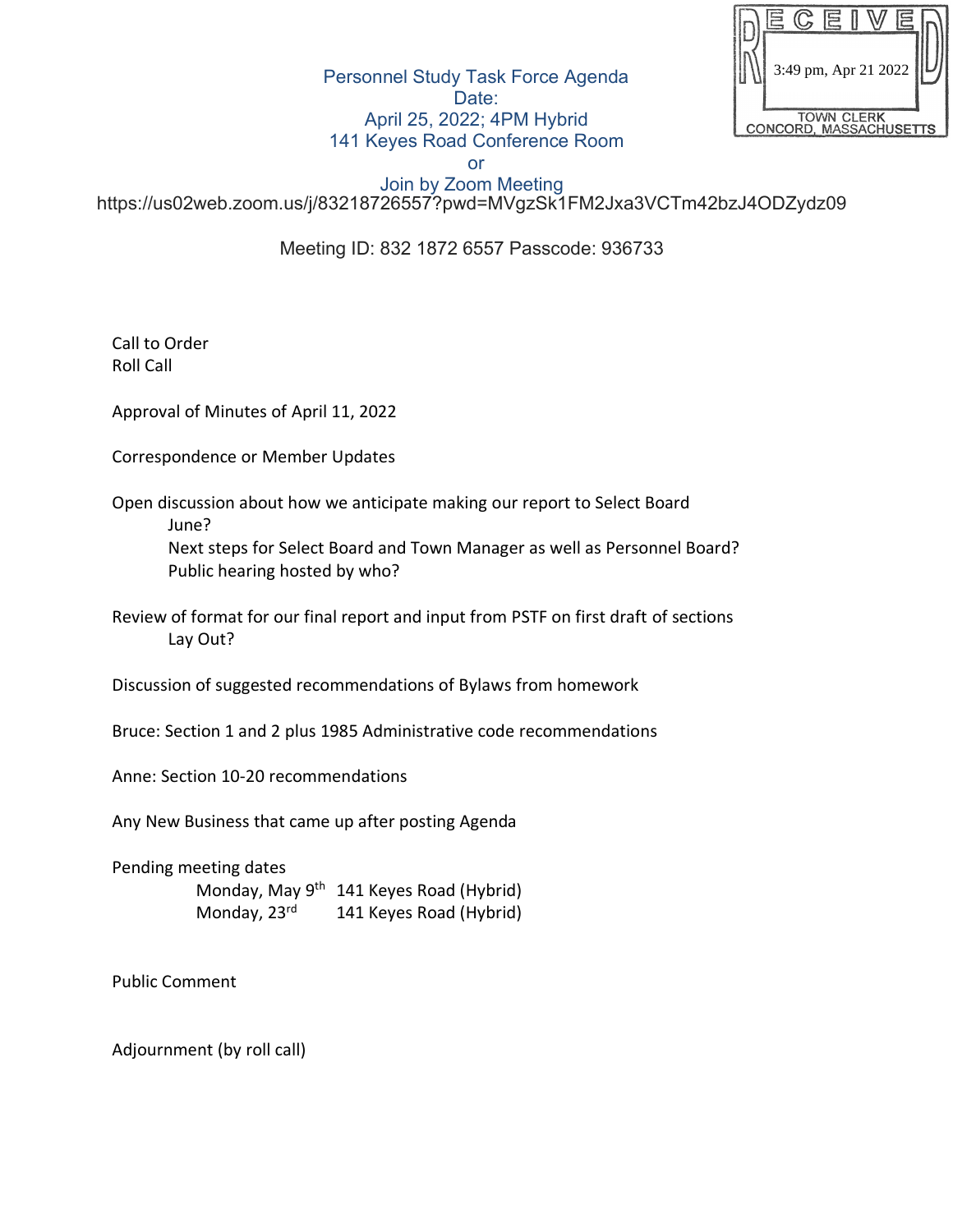### **April 11, 2022**

#### **Notes for meeting**

#### **Personnel By-Laws Section 5&6**

- Crossover between the 1985 Personnel Department document and the 2017 Personnel By-Laws document. Fairly similar. Both documents direct a periodic review of classifications and job descriptions. No indication that this is done. Believed the last **Compensation/Classification** study was done 14 years ago. Unknown if the job descriptions (changes?) are up to date from the 14 yr. old study.
- **5.3 Allocation of Positions to Classifications** There is a reasonably clear path of what is required. Paragraphs in the by-law indicate the PB "Shall Review" What documentation is provided to the PB by HR to review?
- **5.4 Periodic Review of the Classification Plan** 14 years ago?
- Recommended: Minor tweaks to the process but major additions needed to ensure the PB is given data and timely documents well in advance to study any changes and recommendations. Highly recommend a "Checklist" is created with documents and supporting information that is MANDATORY before PB meetings. There appears to be flexibility for the PB to make midstream changes if necessary and ATM can confirm at its next meeting.
- **6.2 Amendments to the Compensation Plan** Section **6.3** would generally seem adequate, with some changes made to the criteria suggested to the PB to take into account. The glaring problem with this section isn't the body of the section, it is the fact that it isn't done. 6.3 states "*It shall be a responsibility of the Personnel Board to review rates of pay at least every three (3) years. Whenever the Personnel Board reviews the Compensation Plan, it shall take into account and give such weight to the following."* a. b. c. criteria may need adjustment. Review surrounding towns and comparable cities and town's union contracts. We are competing against them so make every attempt to offer similar pay and benefits. Recognize that we are having a retention crisis. We have lost over 50% of our town staff in the last five years and the trend is continuing this year. This loss is not retirees. These are staff that left for another job. Why?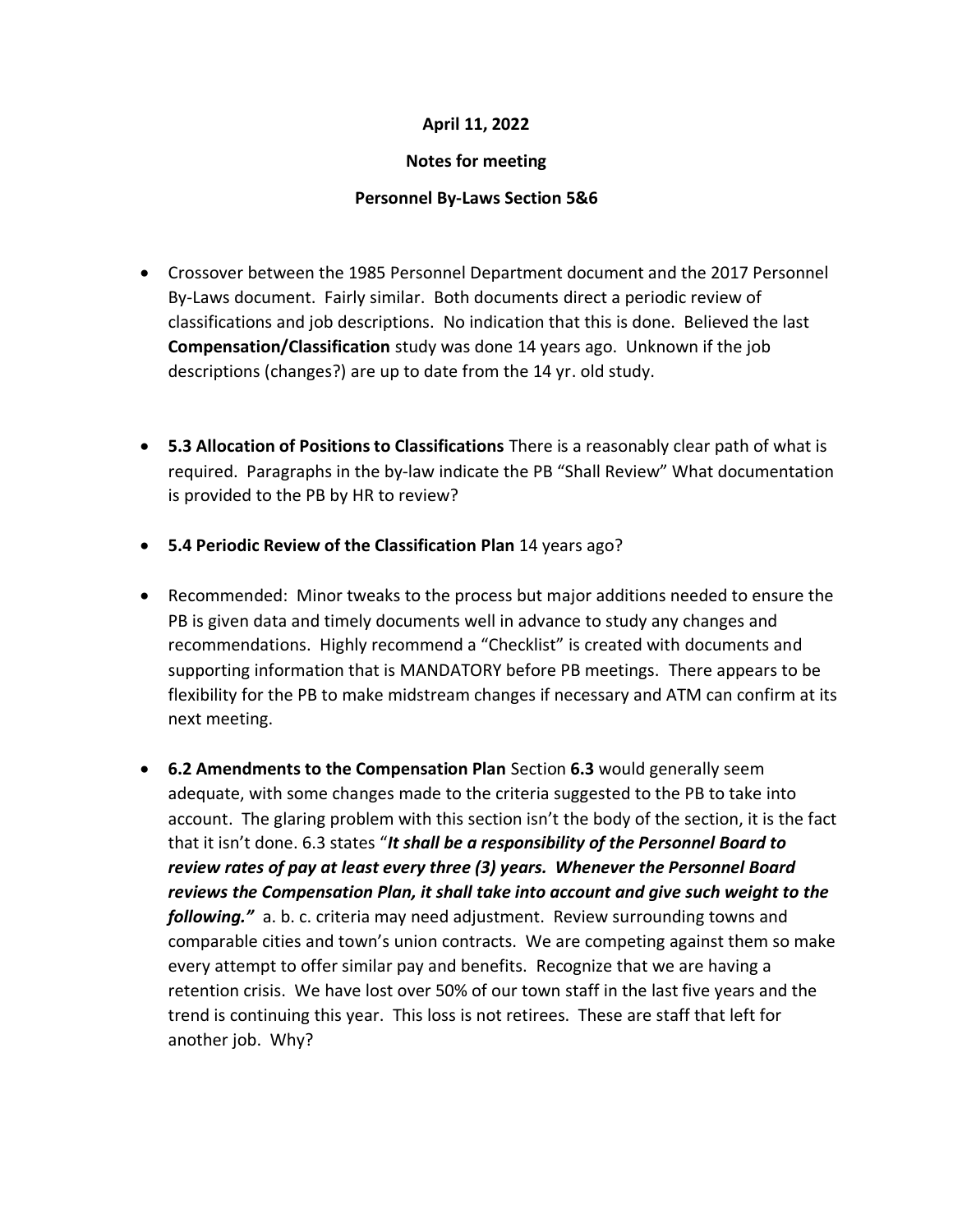- Lack of any documentation to PB regarding "Review of the "Compensation Plan" "**AT LEAST EVERY THREE YEARS**"
- Recommended: This section seems adequate on it's face except that it isn't done. There does not appear to any documents or data that is presented to the PB.
- CMLP example and MEAM report. Having to use an inappropriate section this year to head off a disaster in line staff exiting etc. Using Section **10.3 Incentives and Reward** is inappropriate. We just found out mid-year that the line crew are grossly underpaid and we were now down to 3 1<sup>st</sup> Class Line workers instead of nine? **MEAM** report is a comprehensive compilation of all municipal light plants line salaries and benefits that is available. Unacceptable.

Concept: Use an **Up-to-date organizational chart** that contains employee names attached to the positions as well as the Classification Assignment to each position. This org flow chart is kept completely up to date, put on the town website and is immediately available to the PB so they can have the information immediately. It will also show current vacancies. It will solve any "irregularities" in reclassification of a current employee.

Examine longevity pay. What steps are being taken to enhance retention of current employees?

Consider some sort of an employee advocate position that is unconnected to the HR department? See survey for validation of this concept.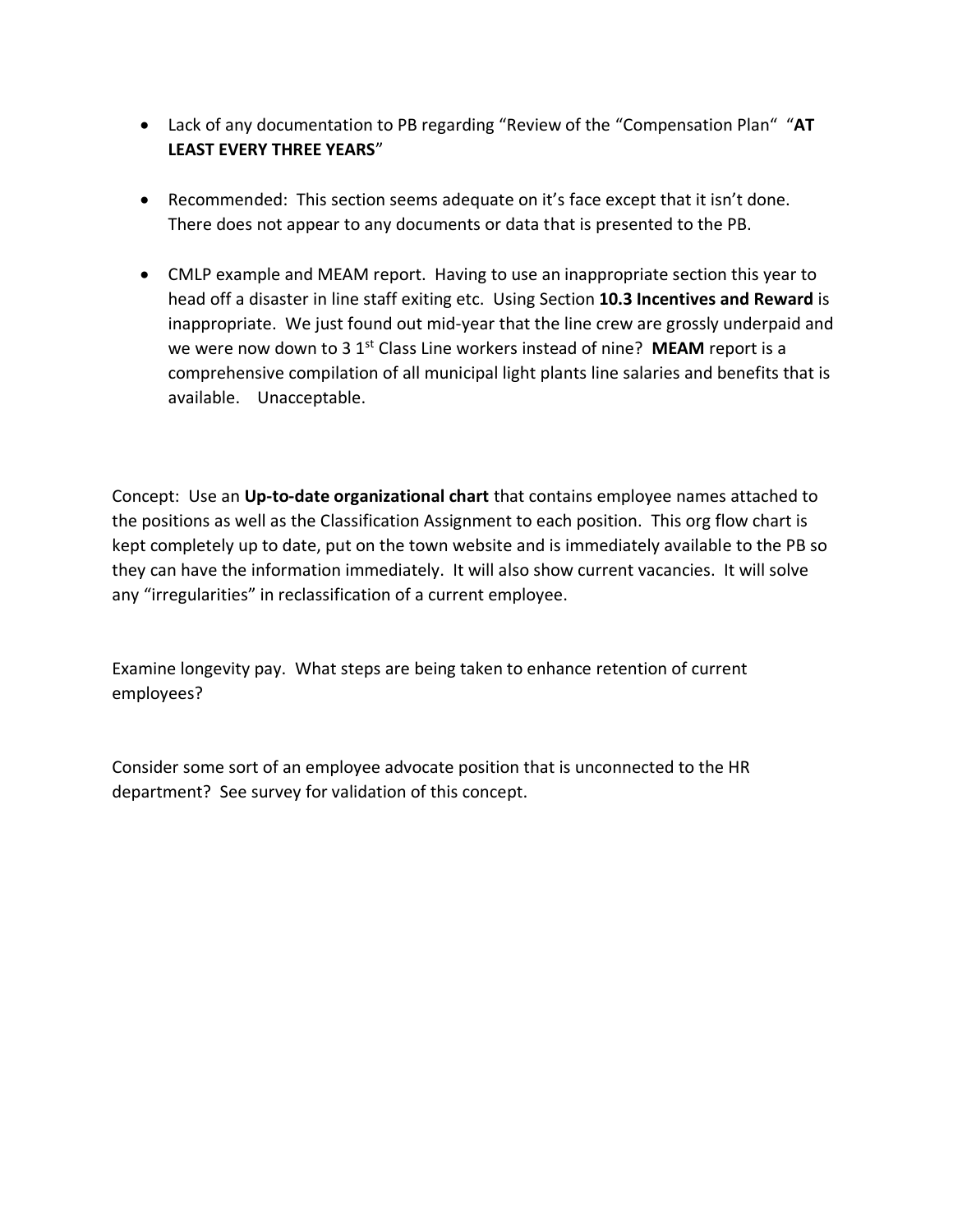# DRAFT Recommendations

| Current                 |                   | <b>Notes</b>                                               |
|-------------------------|-------------------|------------------------------------------------------------|
| <b>Personnel Bylaws</b> |                   |                                                            |
| <b>Section 10 Pay</b>   |                   | See policy of 2016 and refresh who is resp. for what       |
| <b>Policies</b>         |                   |                                                            |
| Increases within the    | Amend             | See changes in 1997And hear anecdote that is pointing      |
| Range 10.2              |                   | to other disparities                                       |
| Incentives and          | revisit           | This was revisited in 1997 and may need to be rewritten    |
| Rewards                 |                   | as a policy to be able to initiate in a timely manner      |
| "Acting pay"            |                   |                                                            |
| Reclassifications       |                   |                                                            |
| $+Up$                   |                   |                                                            |
| $10.4 - 1$              |                   |                                                            |
| "Acting pay"            | Amend             | Share case study and decide if this is policy or bylaw     |
| Reclassifications       |                   |                                                            |
| down 10.4-2             |                   |                                                            |
| Acting Pay 10.5         | Clarify           |                                                            |
| Longevity pay 10.6      | amend             | May want to revisit amounts awarded                        |
| Special pay 10.7        | Keep and          | See Stand By Policy 10.7-1 of 2018 to see if it all should |
|                         | amend             | be under one Policy                                        |
| Workers Comp 10.8       | Keep and<br>amend | Should have reference to compliance with state laws?       |
| <b>Section 11 Sick</b>  |                   |                                                            |
| Leave                   |                   |                                                            |
| .1 accrual              | Amend             | Right now it says there is no maximum amount of            |
|                         |                   | accrual. Maybe should have an upper amount (or be put      |
|                         |                   | in sick bank?)                                             |
| .2 Use                  | Amend             | See policies amended at 2016TM and policy 11.2-1           |
|                         |                   | Issued in 1992 about what constitutes "family"             |
| .3Pay Off               | Amend             | There is no pay off for those hired after1992 in           |
|                         |                   | retirement. May want to revisit this.                      |
|                         |                   |                                                            |
| <b>Section 12</b>       |                   | See Town Meeting Warrant                                   |
| <b>HOLIDAYS</b>         |                   |                                                            |
| $12.1$ Leave $*$        | Amend             | Add Juneteenth in keeping with national holidays to        |
|                         |                   | bylaws.                                                    |
|                         |                   | Policy issued August, 1992 should be reviewed and          |
|                         |                   | updated for additional flexibility for those not observing |
|                         |                   | Christmas or Easter. Could one be offered as a floating    |
|                         |                   | holiday for those who might want to observe other          |
|                         |                   | holiday?                                                   |
|                         |                   | Policy 12.1 For Beede center has been updated and          |
|                         |                   | should be aligned with other dept. that have different     |
|                         |                   | hours such as library and DPW etc.?                        |